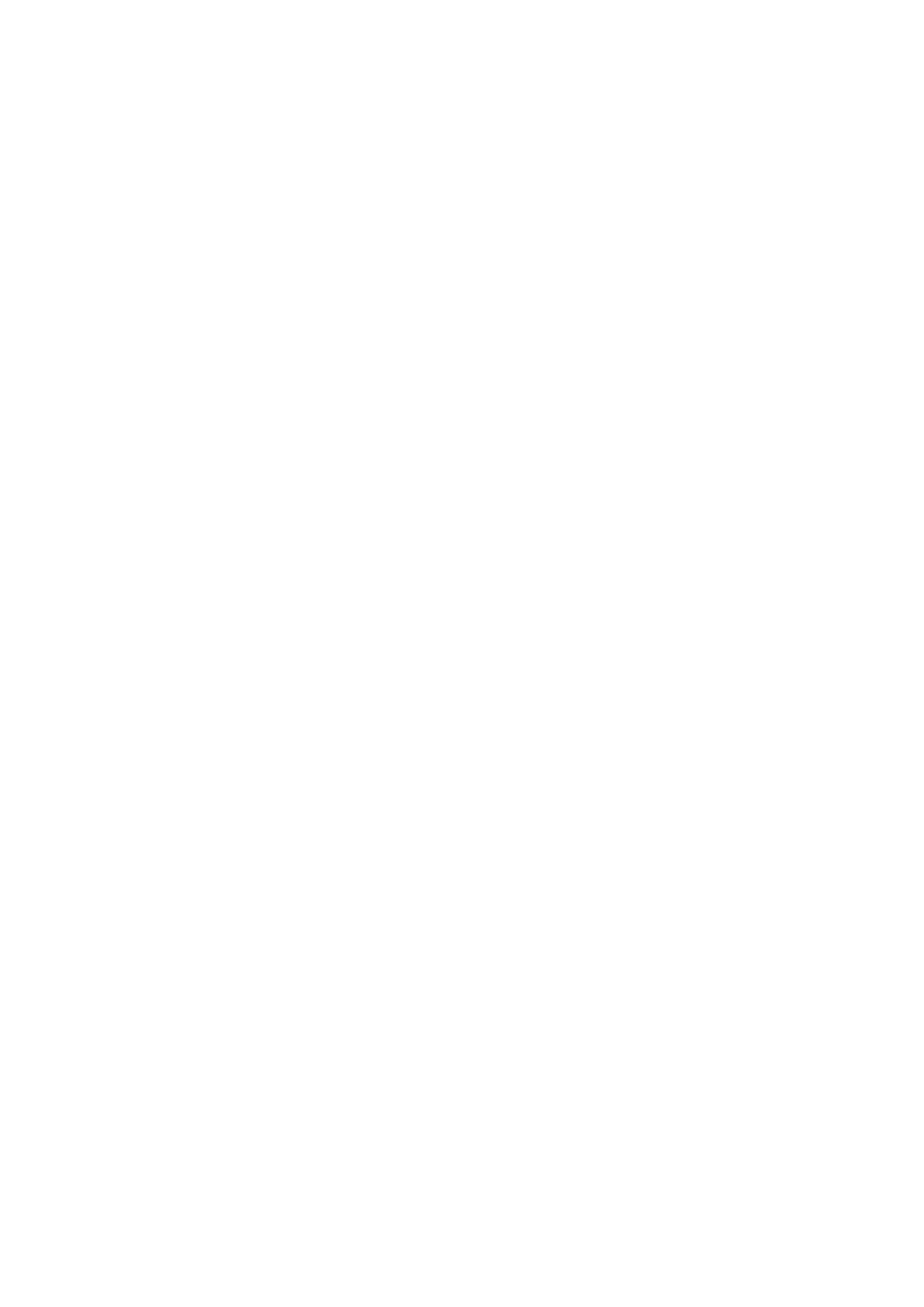### **Introductory note**

*Trends in Lending* is an in-depth analysis of the latest trends in lending, which aims to ensure better understanding of the conditions prevailing in the domestic lending market. It looks into lending developments, cost of borrowing by households and corporates and lending market conditions, by examining factors behind loan supply and demand.

Credit aggregates, as a quantified expression of movements in the lending market, are calculated based on banking sector balance sheet statistics as a source of data on the balance of domestic banks' loan receivables. Given the relatively high share of foreign currency-indexed loans in loan portfolios, the increment and growth rates are calculated excluding the effect of changes in the dinar exchange rate against other currencies in the loan portfolio.

The report also draws on the results of the bank lending survey conducted by the National Bank of Serbia since early 2014. Participation in the survey is voluntary. This survey has greatly improved the understanding of developments in the domestic lending market, allowing insight into bankers' perceptions of actual and expected changes with regard to loan supply and private sector loan demand.

The report also relies on the results of the survey developed by the European Investment Bank in the context of the Vienna Initiative 2 to monitor deleveraging by cross-border banking groups and the resultant constraints on lending activity. This survey, conducted since October 2012 on a semi-annual basis, monitors subsidiaries of international banking groups in Central and South-Eastern Europe, focusing on their strategies, market conditions and expectations. The purpose of the survey is to observe the effects of movement in supply and demand on lending activity, and to gauge the impact of domestic and international factors on supply and demand conditions. Assets of banks participating in the survey account for 50% of total banking assets in the region.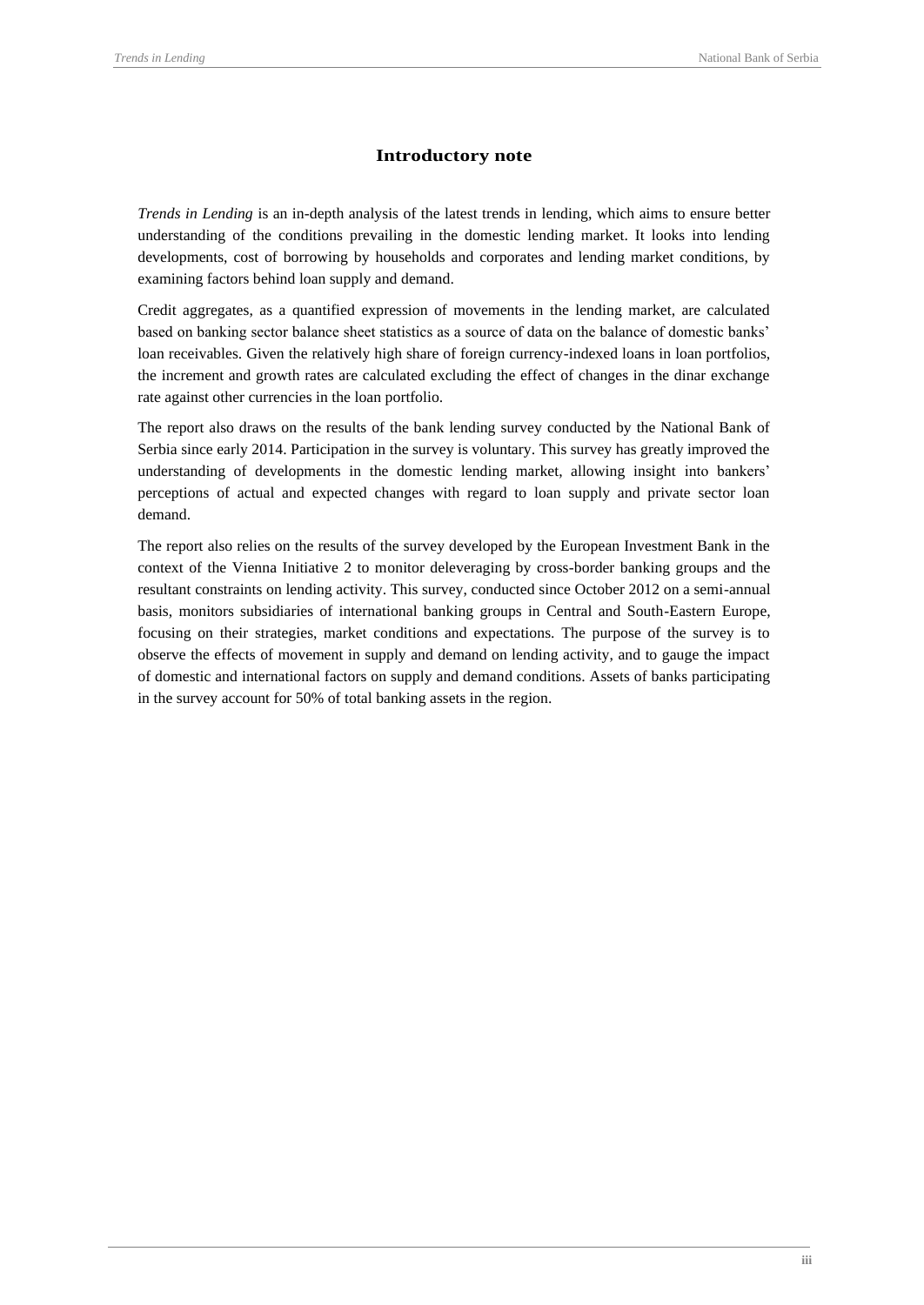### **ABBREVIATIONS**

**GDP – gross domestic product EIB – European Investment Bank mn – million bn – billion y-o-y – year-on-year NPL – non-performing loan pp – percentage point Q – quarter**

**Other generally accepted abbreviations are not cited.**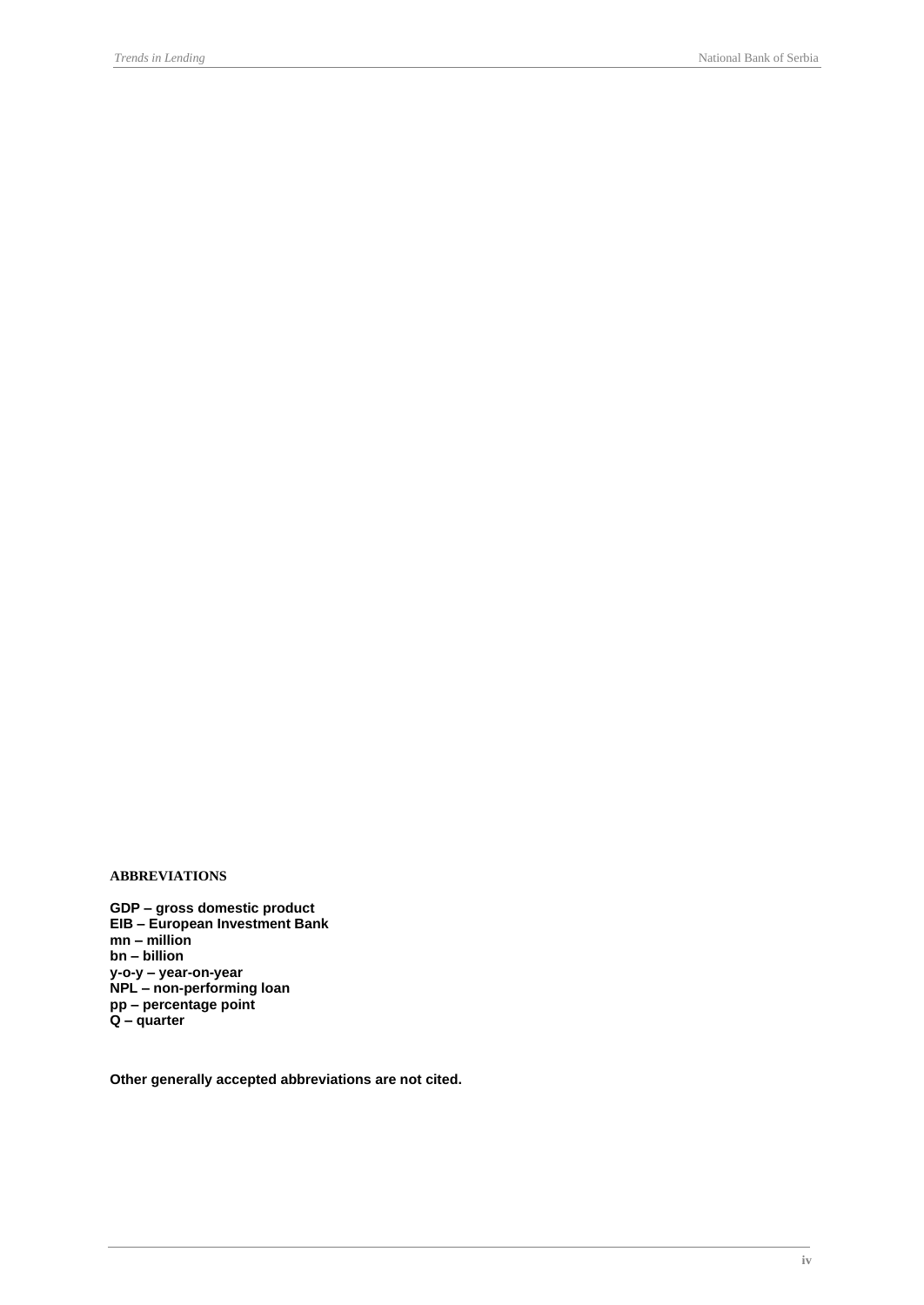### **Contents**

| $\mathbf{L}$ |                                                                                          |  |
|--------------|------------------------------------------------------------------------------------------|--|
|              |                                                                                          |  |
|              |                                                                                          |  |
|              | 3. Assessment of loan supply and demand – based on the results of bank lending surveys10 |  |
| Ш.           |                                                                                          |  |
|              |                                                                                          |  |
|              |                                                                                          |  |
|              |                                                                                          |  |
| III.         |                                                                                          |  |
|              |                                                                                          |  |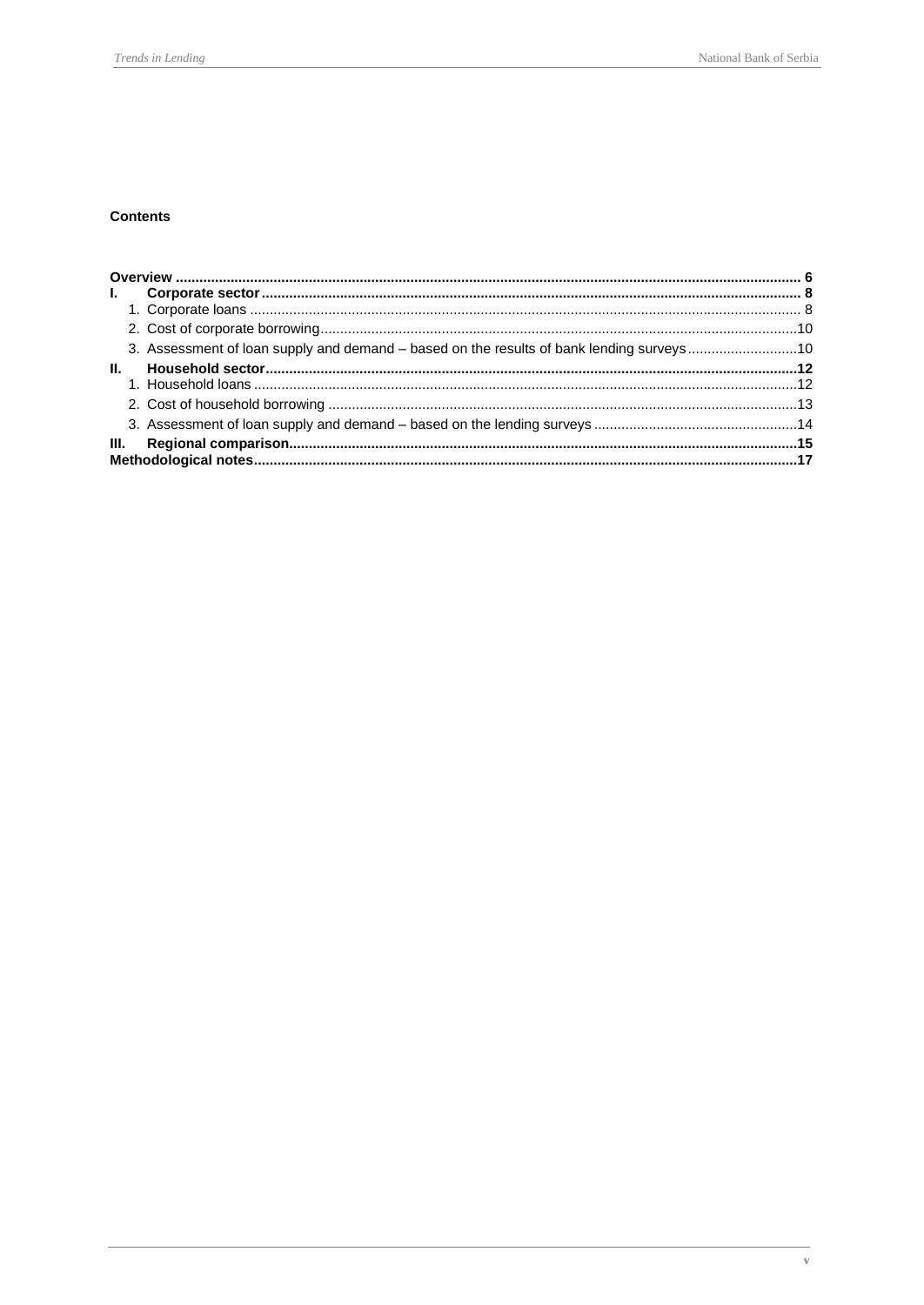## <span id="page-5-0"></span>**Overview**

**In 2021, lending activity posted almost two-digit growth (9.9%) for the fourth year in a row.** The acceleration in credit growth, which began in Q3 and gathered momentum in Q4, was due to the waning of the high base effect from last year, reflecting the loan repayment moratoria, but also to higher lending, particularly to the corporate sector. As a result, 2021 **credit growth in Serbia was among the highest in the region,** 1 and **was driven more by lending to corporates than to households**.

Sustained by lending activity growth, **total bank receivables from the non-monetary sector** (which, in addition to loan receivables, also include receivables in respect of investment in securities, interest and fees and other receivables) posted an almost two-digit growth rate (9.8%) in 2021.

**Corporate loans,** excluding the exchange rate effect, **increased by RSD 58.9 bn in Q4, overshooting the record increase posted in Q1 2020.** This growth was almost entirely due to liquidity and working capital loans and investment loans. Banks lent to companies of all sizes, but mostly to large and medium-sized ones. Companies from all sectors, other than agriculture, stepped up their borrowing, particularly those from the energy sector, real estate business and manufacturing.

Led by housing loans, **loans to households increased by RSD 28.8 bn** in Q4, excluding the exchange rate effect. **More than two-thirds of this increase referred to housing loans.** Y-o-y, their growth stepped up further to 17.4% in December from 16.4% in September. Continued sound performance of household loans in Q4 was supported by the measures adopted by the NBS in 2020 (reduced minimum downpayment for first-time home purchases, lower degree of completion, payment term extension by maximum five years for housing loans and by maximum eight years for other refinanced loans (other than housing), loan refinancing with a six-month grace period for borrowers facing difficulties in regular loan repayment due to the pandemic, etc.), as well as by favourable terms of borrowing and higher disposable income. Stronger housing loans performance also reflected elevated real estate demand and the continuous rise in the supply of flats. Housing loans







will continue to be supported by the NBS measures in 2022, since their application has been extended to this year as well.

**Terms of borrowing in the local market remained favourable in Q4 as well** and continued to bolster lending activity. In Q4 interest rates hovered close to their all-time lows, averaging 3.0% and 8.3% respectively for dinar loans to corporates and households, and 2.5% and 3.3% respectively for euro-indexed loans. Such trends were supported by the past monetary policy easing by the NBS, approval of loans from the Guarantee Schemes and persistently low interest rates in the euro area money market, as well as interbank competition.

**End-2021 dinarisation of total corporate and household receivables was 38.3%,** which is slightly below (by 0.3 pp) the maximum level recorded

<sup>&</sup>lt;sup>1</sup> Includes Albania, Bosnia and Herzegovina, Bulgaria, Hungary, Romania, North Macedonia, Croatia and Montenegro.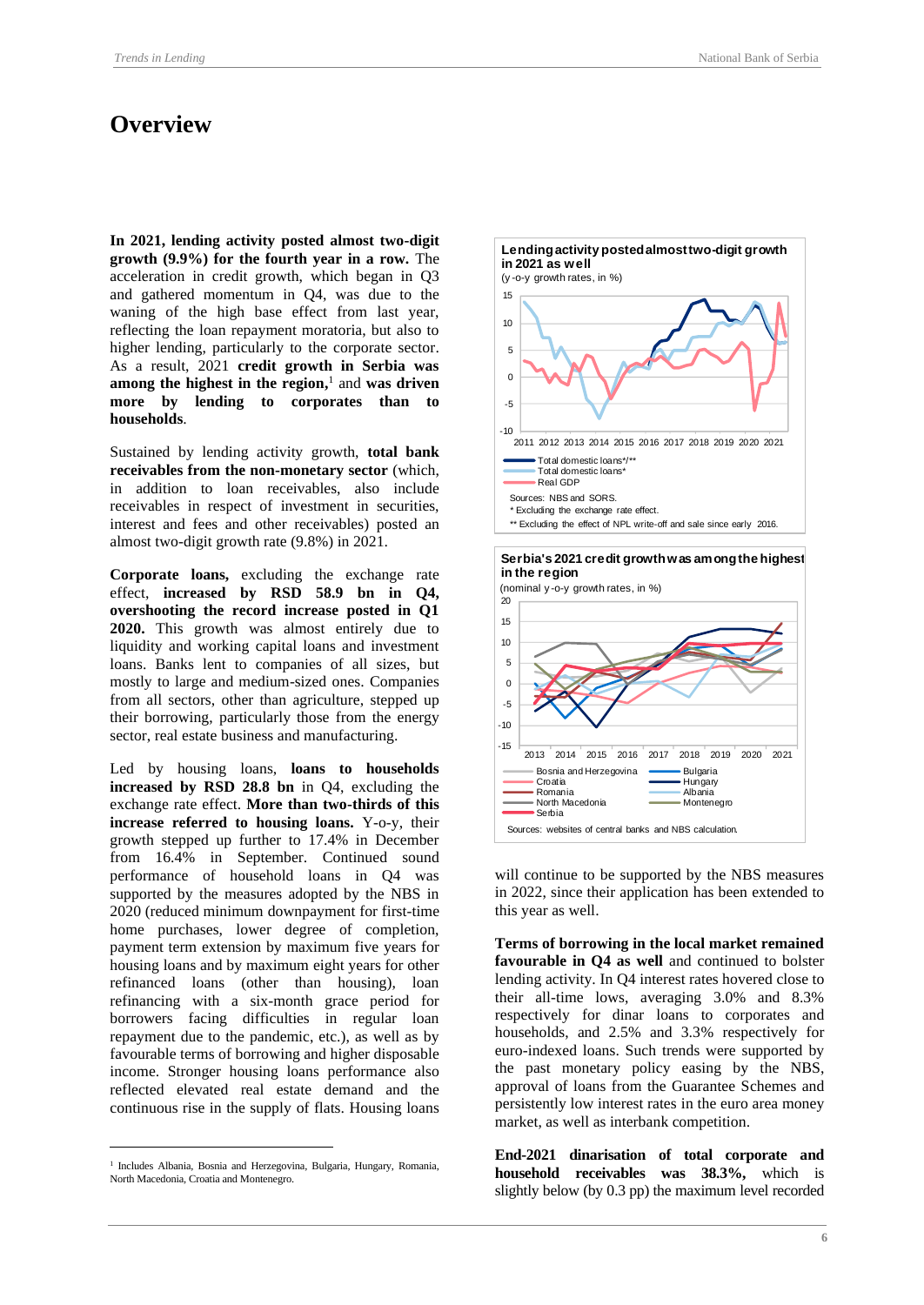in the June–September period (38.6%), and **1.0 pp higher than at end-2020.** The degree of dinarisation of corporate receivables climbed by 0.2 pp in Q4 (3.0 pp in 2021) to 24.0% in December, as dinar corporate receivables increased faster than FX-indexed ones. This was also due to the fact that interest rates on new dinar corporate loans came closer to interest rates on euro-indexed loans. Conversely, the pronounced increase in housing loans, which are mostly euroindexed, lowered the share of dinar receivables in total household receivables by 0.4 pp (1.3 pp in 2021) to 54.6% in December.

**The share of NPLs in total loans measured 3.5% in December, down by 0.1 pp relative to**  **September.** The fact that this share is **below the level recorded in the months leading up to the pandemic** (when it stood at 4.1%) indicates that the NBS and Government measures were timely, preventing a stronger negative effect on corporates and households and, by extension, on financial stability. This share subsided by 0.2 pp relative to end-2020 and by 18.9 pp relative to July 2015, i.e. just before the start of implementation of the NPL Resolution Strategy. NPL coverage remains high – allowances for impairment of total loans measured 90.6% of gross NPLs in December, while allowances for impairment of NPLs stood at 57.5% of gross NPLs.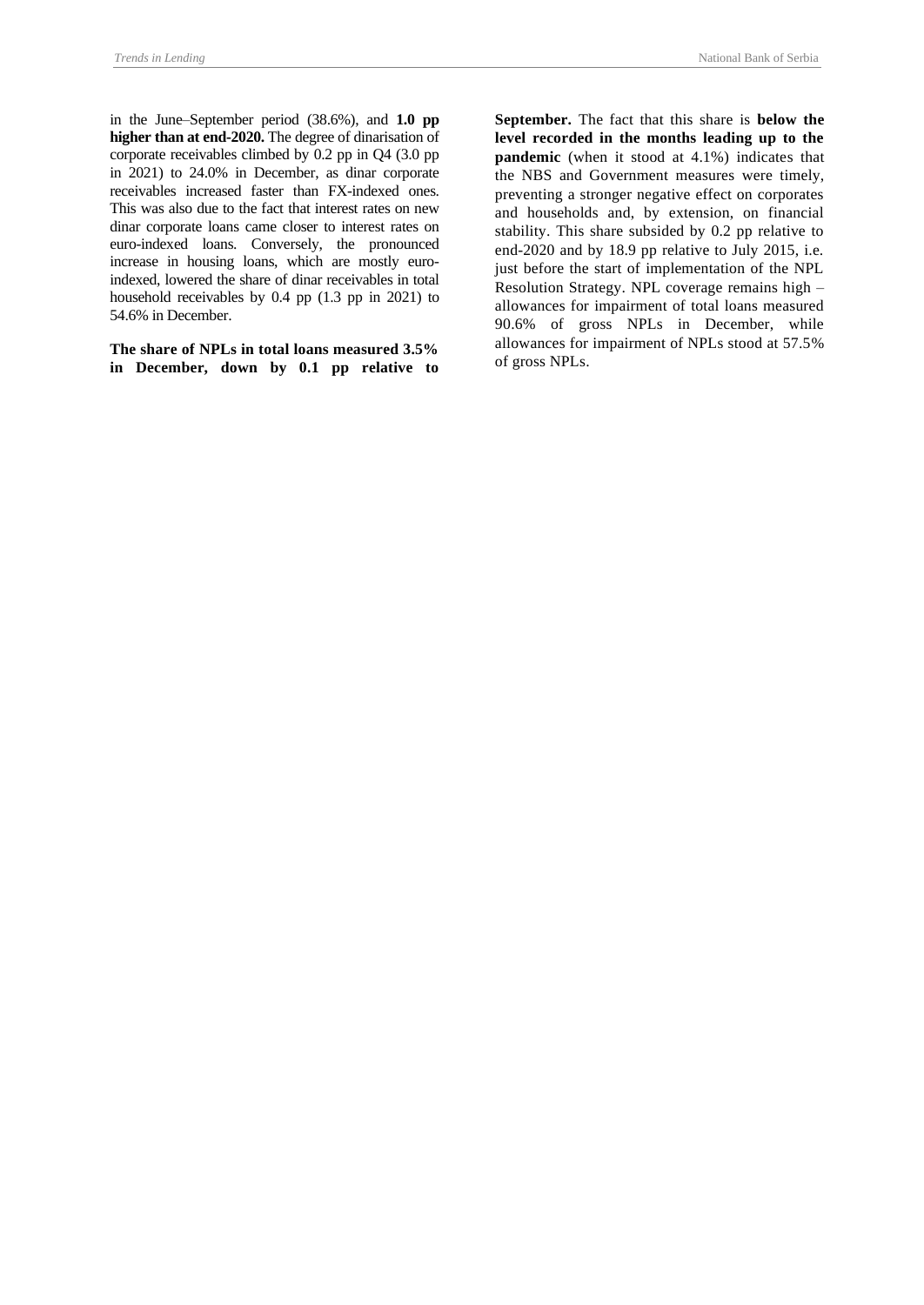## <span id="page-7-0"></span>**I. Corporate sector**

#### <span id="page-7-1"></span>**1. Corporate loans**

**Y-o-y growth in corporate loans** picked up further in Q4, measuring 9.9% in December (compared with 5.1% in September). This was supported by sound performance in Q4 and the waning of the high-base effect from 2020, as the loan repayment moratorium was in place until end-September. In nominal terms, the stock of corporate loans was RSD 1,495.2 bn in December, and their share in annual GDP – 23.9%, the same as in September.

Excluding the exchange rate effect, **corporate loans increased by RSD 58.9 bn or 4.1% in Q4.** This is the highest quarterly rise recorded in the past several years, exceeding even the high increases posted in Q1 2020 and Q4 2018. **In terms of purpose,** growth was driven by liquidity and working capital loans and investment loans, which gained RSD 30.8 bn and RSD 26.3 bn, respectively. Import loans also increased (by RSD 3.8 bn), as did other non-categorised loans (RSD 1.4 bn), while transaction account overdrafts and the stock of export loans subsided. Liquidity and working capital loans, the approval of which was supported by favourable terms under the Guarantee Schemes (the first and the second), were the predominant corporate loan category, accounting for 46.2% in December. They were followed by investment loans with a share of 41.7%. **By sector,** borrowing by companies from all sectors, other than agriculture, increased in Q4. Lending to companies from the **energy sector, real estate business and manufacturing** increased the most. Loans approved to micro, small and mediumsized enterprises accounted for slightly more than twothirds of total corporate loans in December, and their y-o-y increase measured 6.8%. Long-term loans made up 85.2% of total corporate loans in December, almost unchanged from September.

**The volume of new corporate loans** in Q4 equalled RSD 357.3 bn, which is 38.4% higher than in Q4 2020. This is the strongest quarterly increase in new corporate loans since data are available, <sup>2</sup> both as a total figure and excluding annexed loans with the same bank. In Q4, corporates resorted mostly to liquidity and working capital loans (51.8%), with more than a half of these loans absorbed by micro, small and medium-sized enterprises. Investment loans



Agriculture, forestry, fishing

Source: NBS

<sup>2</sup> Since September 2020 and since January 2015, respectively.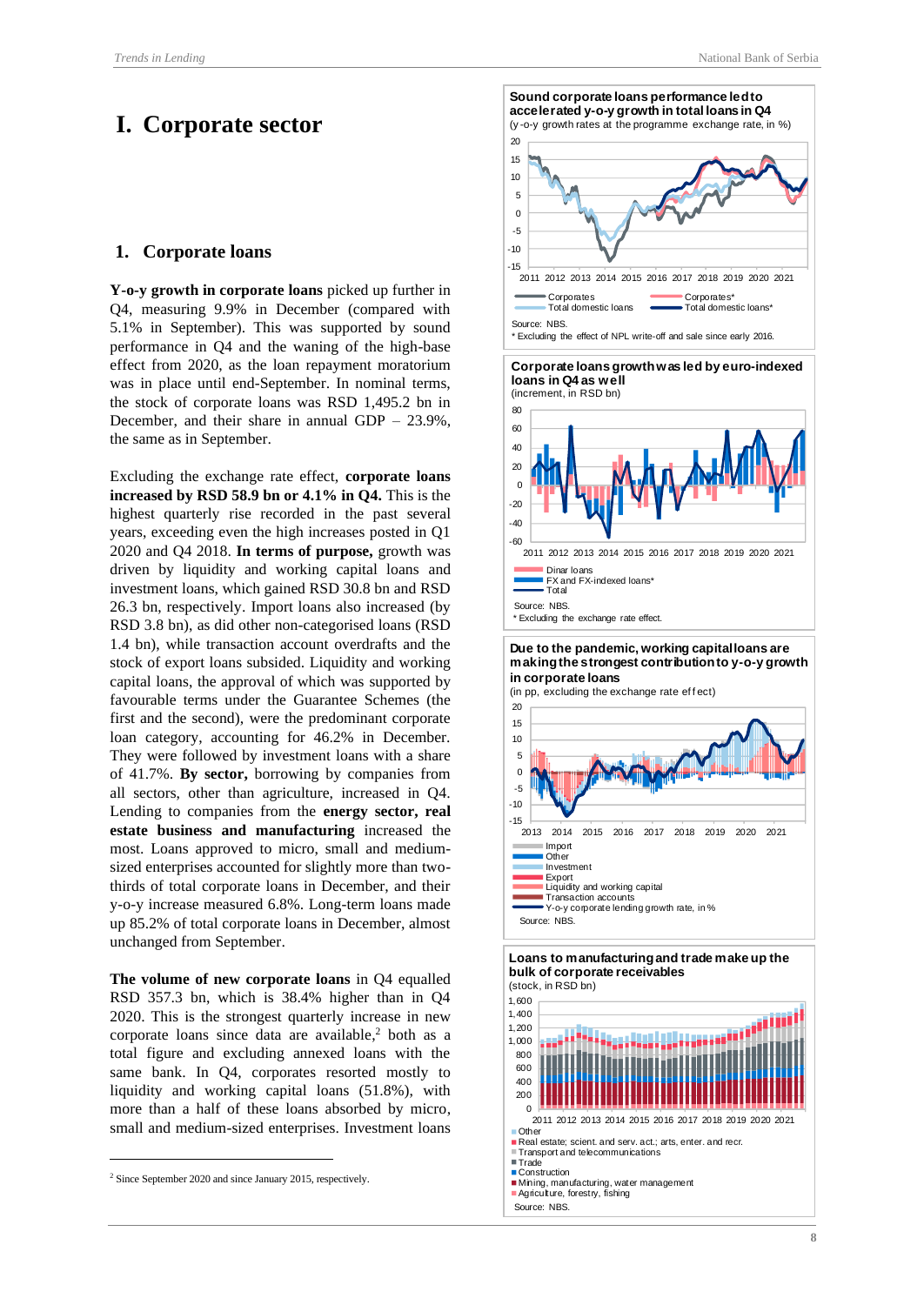made up 30.1% of new corporate loans in Q4, up by 25.7% from the same period last year, with almost 70% of these loans approved to micro, small and medium-sized enterprises.

Reflecting further growth in dinar loans to corporates, which accounted for a quarter of the increase recorded in Q4, the **dinarisation of the stock of corporate receivables** increased by 0.2 pp in Q4 (3.0 pp in 2021), **to 24.0% in December**, its highest level since February 2015. This was facilitated by the NBS's monetary policy easing, thanks to which interest rates on new dinar loans to corporates came close to the rates on euro-indexed loans, as well as by favourable conditions for dinar financing under the Guarantee Schemes, supported by the NBS through its required reserves policy. <sup>3</sup> The share of euro-indexed and euro receivables subsided by 0.2 pp in Q4 to 75.7% in December, while the share of dollar receivables (0.3%) stayed unchanged.

**The share of NPLs in total corporate loans measured 2.8% in December, down by 0.1 pp relative to September and by 22.1 pp relative to July 2015,** i.e. just before the start of implementation of the NPL Resolution Strategy.<sup>4</sup> The share of NPLs in total loans to companies also decreased by 0.1 pp to 2.9% in December. Sector-wise, relative to September, this indicator decreased in the manufacturing industry, construction and real estate business, remained unchanged in trade, and increased in transport and agriculture. Relative to the start of implementation of the Strategy, the most pronounced decrease was recorded in construction, real estate business and trade.

**The capital adequacy ratio**<sup>5</sup> at end-Q3 2021 measured 21.7% and was well above the regulatory minimum (8.0%), which indicates a high level of capitalisation and resilience of the banking sector to external and domestic risks.



<sup>4</sup> Important factors contributing to the sharp fall in NPLs from 2016 onwards were the successful implementation of the NPL Resolution Strategy and implementation of the Decision on the Accounting Write-Off of Bank Balance Sheet Assets. In accordance with the Strategy, the NBS adopted the Action Plan (https://nbs.rs/en/scripts/showcontent/index.html?id=8678), aimed at strengthening banks' capacity for NPL resolution and contributing to the development of the NPL market. The activities in the action Plan have been fully implemented, in some cases even before the deadline.











<sup>&</sup>lt;sup>5</sup> Basel III regulatory framework has been applied since 30 June 2017.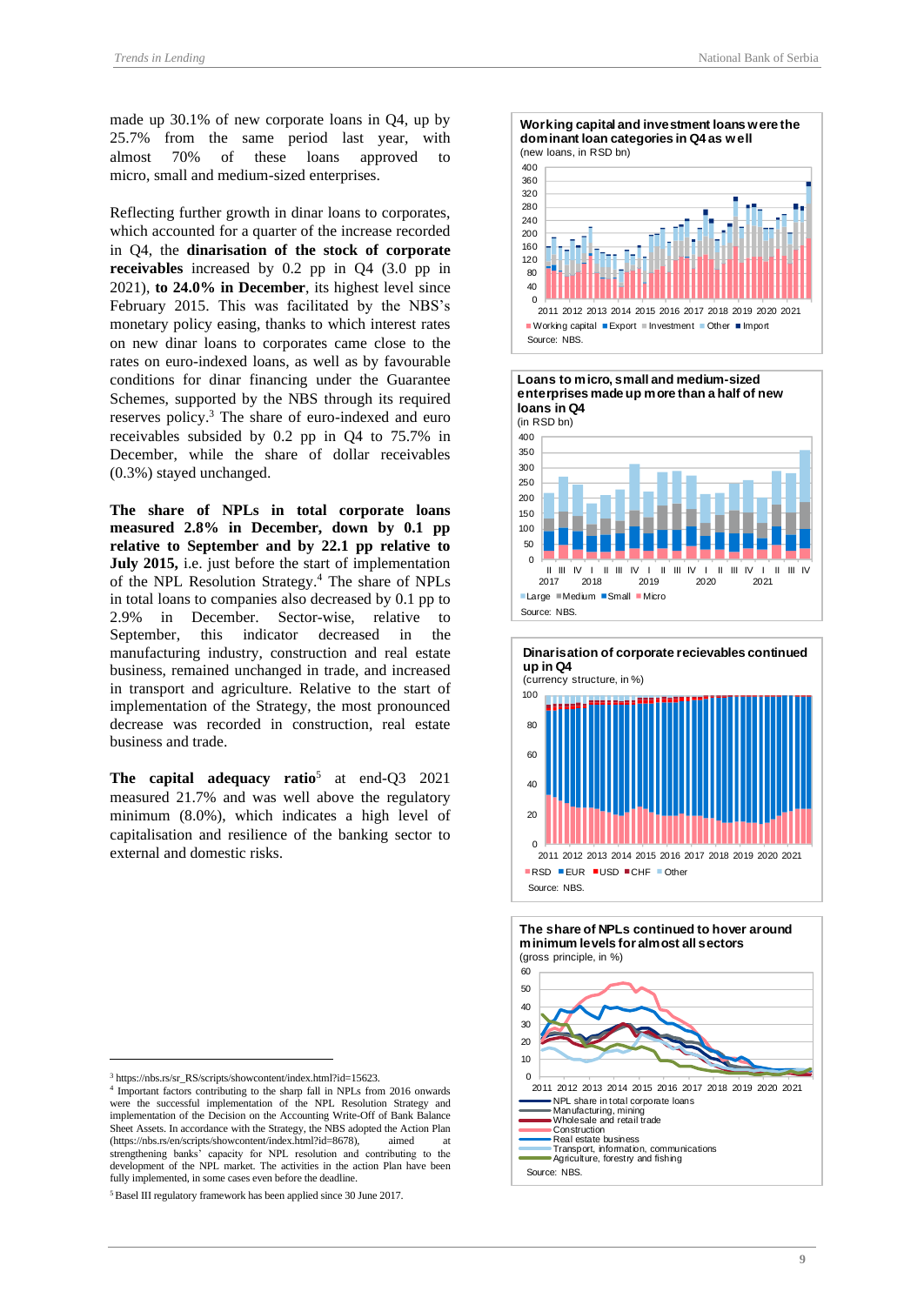## <span id="page-9-0"></span>**2. Cost of corporate borrowing**

**Interest rates on new dinar loans to corporates continued to trend close to their lowest levels.** Such movements are the result of the NBS's past monetary policy easing and the disbursement of dinar loans on favourable terms under the Guarantee Schemes, which was also facilitated by the NBS decision from July 2020 to pay a higher remuneration rate to banks (0.5 pp higher than the standard rate which currently equals 0.10%) that approve dinar loans at a rate at least 0.5 pp lower than the maximum rate envisaged by the law on the first and the second Guarantee Scheme. The favourable cost of borrowing in euros is attributable to low interest rates in the euro area money market, as well as to the fall in the country risk premium.

**In Q4, the weighted average interest rate on new dinar corporate loans equalled 3.0%, unchanged from Q3.** By purpose, interest rates on investment loans (4.2%) and other non-classified loans (2.7%) dipped by 0.1 pp each, while the rate on working capital loans (3.1%) was 0.1 pp higher than in Q3. By company size, average interest rates ranged from 2.4% for large enterprises to 4.2% for microenterprises.

**The weighted average interest rate on new euro and euro-indexed loans to corporates in Q4 (2.5%) was slightly higher than in Q3 (2.3%).** Average rates on investment (3.0%), working capital (2.3%), and other non-categorised euro-indexed loans (2.1%) increased between 0.1 pp and 0.4 pp. The higher average cost of euro-indexed lending was also supported by export loans, approved at the rate of 3.6%. On the other hand, the interest rate on import loans (1.6%) was 0.3 pp lower than in Q3. By company size, the average cost of borrowing ranged from 2.1% for large enterprises to 3.4% for microenterprises.

## <span id="page-9-1"></span>**3. Assessment of loan supply and demand – based on the results of bank lending survey**

The results of the **January Bank Lending Survey of the NBS** show that banks slightly tightened their corporate credit standards in Q4, namely for FXindexed loans, while standards for dinar loans remained unchanged. According to banks, the tightening mostly reflected higher costs of loan sources. This will also be the key factor behind further slight tightening of standards which banks anticipate in Q1 2022.

According to the survey, fees and commissions across all client categories increased in Q4, with interest rate margins going up for large enterprises and down for small and medium-sized enterprises. Loan maturity was extended for all categories of corporates.











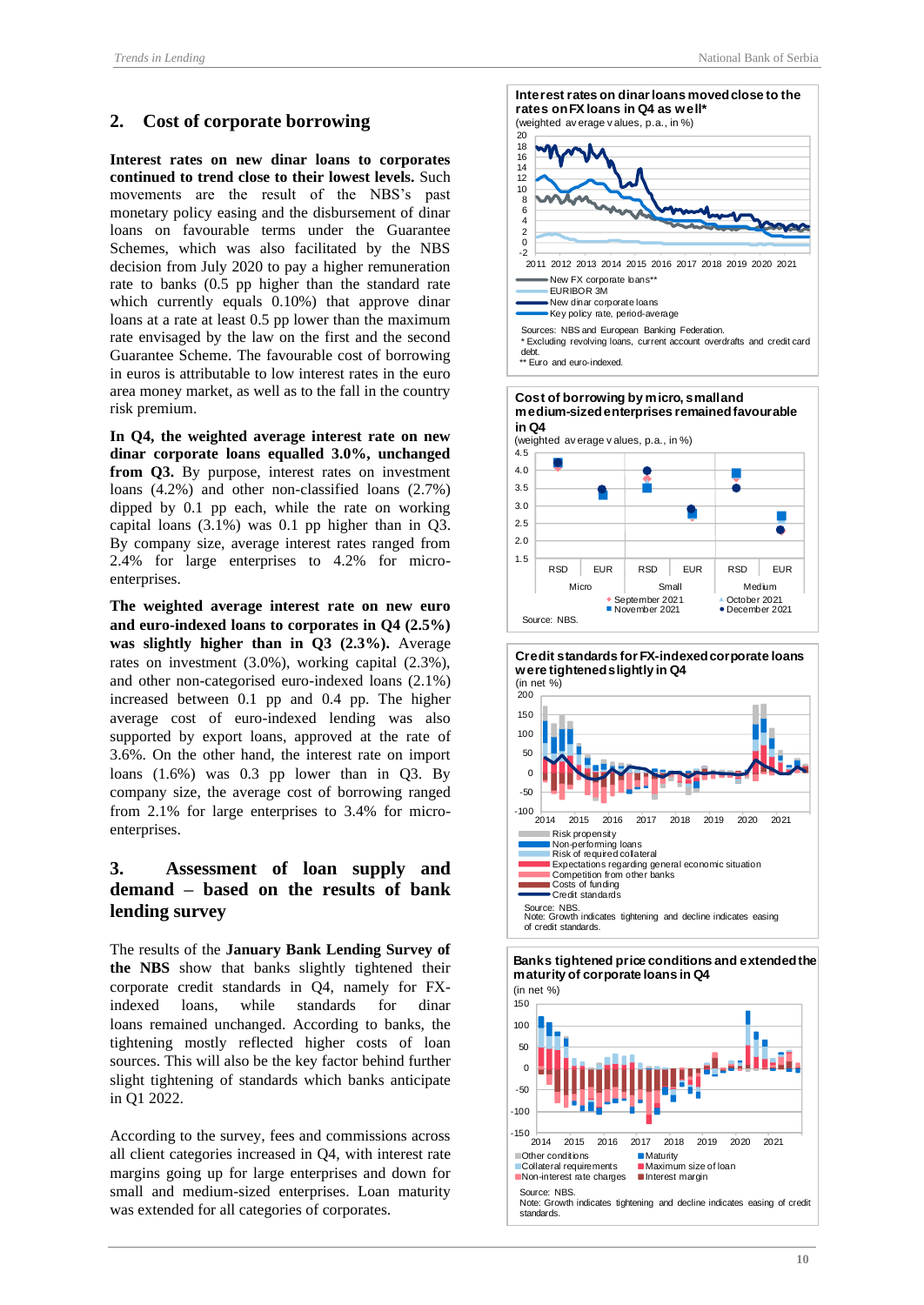**Loan demand by corporates, other than agricultural producers, continued up in Q4,** driven equally by enterprises of all sizes. In addition to liquidity needs, capital investment financing is becoming an increasingly important factor behind growing corporate loan demand. Demand growth was also driven by the need to refinance debts and finance acquisitions. Demand is expected to rise further in Q1 2022, guided by the same factors.

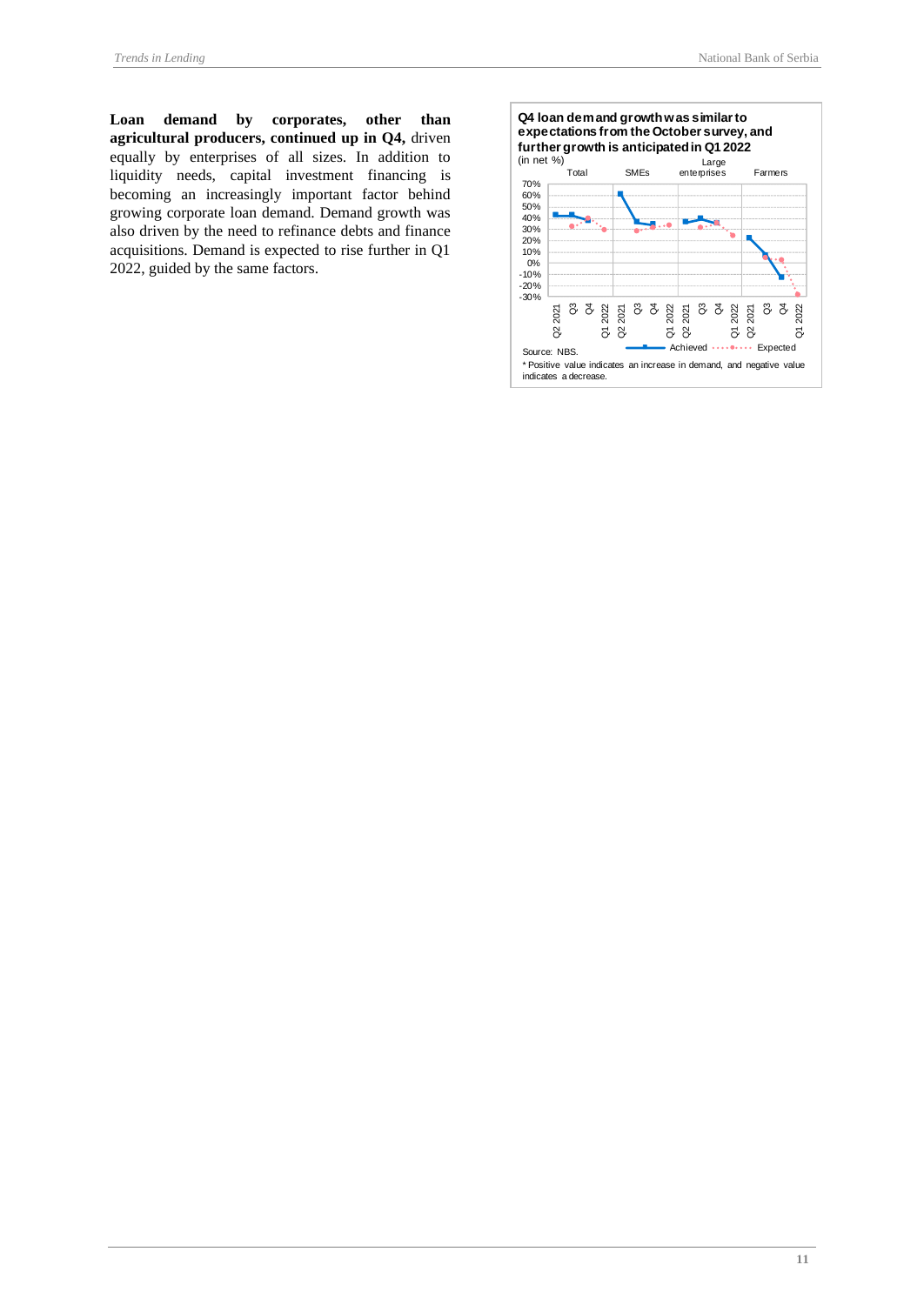## <span id="page-11-0"></span>**II. Household sector**

### <span id="page-11-1"></span>**1. Household loans**

**Y-o-y growth in household loans picked up to 10.8% in December**, from 9.2% in September, under the impact of relatively good performance in Q4 and the waning of the high base effect given that the moratorium on loan repayment, an option used by many citizens, was concluded in September 2020. In nominal terms, the stock of loans to households in December was RSD 1,365.5 bn, which is 47.1% of banks' loan receivables from the non-monetary sector and 21.8% of the annual GDP.

**Household loans in Q4**, excluding the exchange rate effect, **rose by RSD 28.8 bn or 2.1%**. The bulk of this increase in household lending pertained to housing loans (RSD 19.8 bn), whose y-o-y growth accelerated additionally, from 16.4% at end-Q3 to 17.4% in December. The higher realisation of housing loans reflects favourable terms of borrowing, increase in citizens' disposable income, higher demand for real estate and continued increase in the supply of flats. Housing loans were followed by cash loans, which went up RSD 9.5 bn in Q4, and liquidity and working capital loans to entrepreneurs (RSD 3.0 bn). At the same time, other non-categorised loans decreased by RSD 1.5 bn, and current account overdrafts by RSD 2.2 bn, while household liabilities under loans for other purposes were almost unchanged. Growth in housing loans contributed to an increase in their share by 0.6 pp in Q4 (by 2.2 pp in 2021), to 38.9% in December. Though their share dipped by 0.2 pp in Q4, cash loans remain dominant in the structure of household loans (44.1% in December).

Sound performance of household loans was also supported by the measures adopted by the NBS in 2020. Banks were allowed to extend the repayment term of housing loans by maximum five years and the down payment for first-time home purchases was reduced from 20% to 10%, while the minimum degree of completion of the building eligible for housing loan financing was lowered. As for other refinanced loans (except housing loans), repayment term extension of up to eight years was enabled. Also, debtors unable to regularly service their debt due to the pandemic were given the opportunity to apply, by end-April 2021, for loan rescheduling and refinancing, with the approval of a six-month grace period.

**New household loans** in Q4 amounted to RSD 140.5 bn, a rise of 6.8% from Q4 2020. Cash loans made up





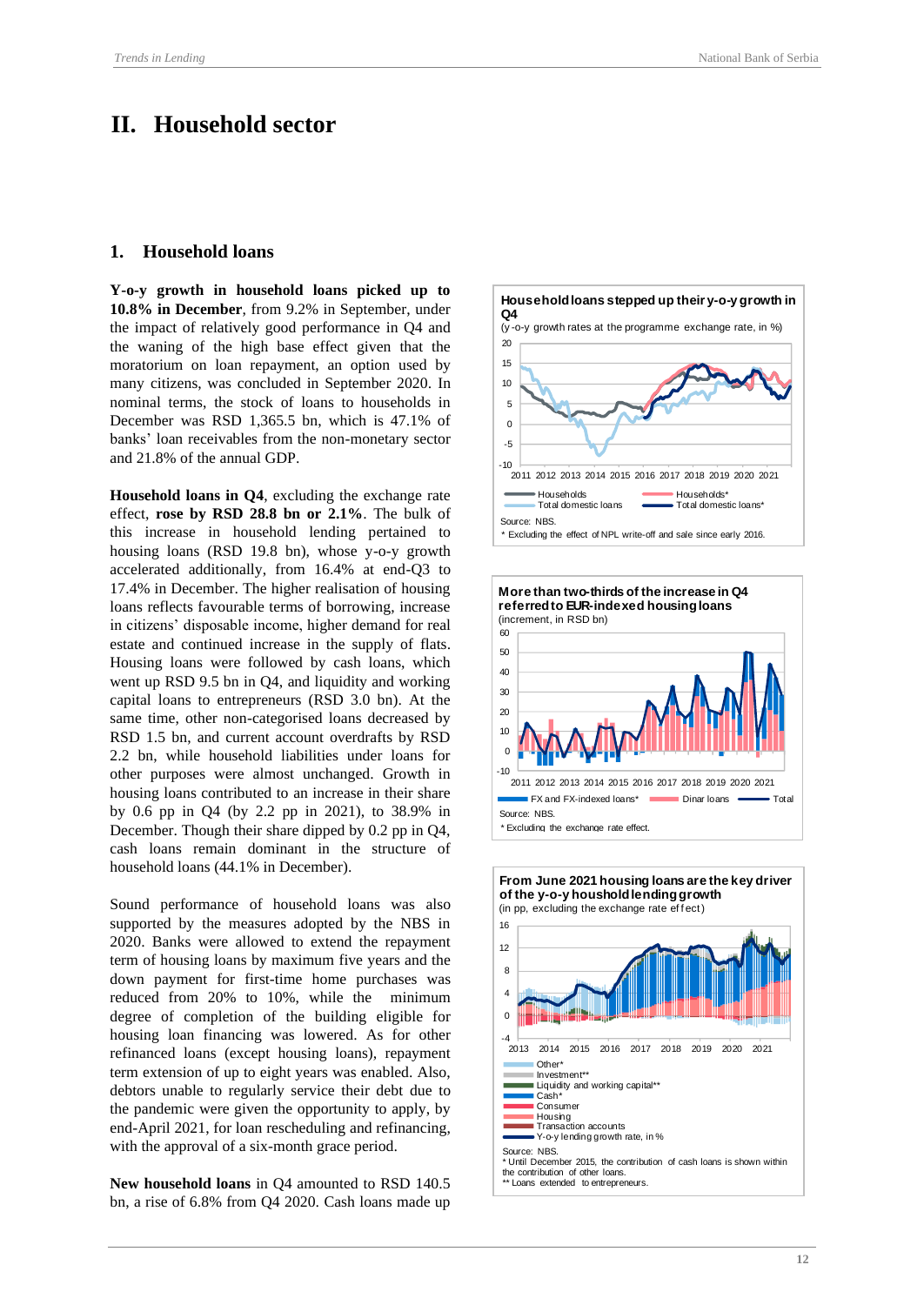57.5% of new loans in Q4, and housing loans – 24.7%, with the amount of new housing loans in Q4 (RSD 34.7 bn) increasing by 17.0% relative to the same period a year before. Other non-categorised loans made up 15.3% of new household loans.

Pronounced growth in housing loans, which are almost fully denominated in euros (over 99%), led to a decrease in the **dinarisation of household receivables**<sup>6</sup> in Q4 by 0.4 pp to 54.6% in December. At the same time, the share of euro receivables increased by 0.3 pp in Q4 to 45.2% in December, while the share of Swiss franc receivables dipped by 0.1 pp to 0.1%.

**The share of NPLs in total household loans slightly rose during Q4, by 0.1 pp to 4.0%**<sup>7</sup> **in December.**  Favourable NPL indicators show that the measures of the NBS and the Serbian Government were timely and contributed to avoiding major negative effects of the pandemic on households' creditworthiness. Compared to the period immediately before the adoption of the NPL Resolution Strategy, this share dropped by 7.3 pp. In terms of purpose, in Q4 the NPL share dropped for housing (by 0.1 pp) and consumer loans and credit cards (by 0.2 pp each), while for cash loans it edged up (by 0.4 pp).

#### <span id="page-12-0"></span>**2. Cost of household borrowing**

Households continued to borrow under favourable terms in Q4 as well, which contributed to further credit growth.

**The weighted average interest rate on new dinar loans to households in Q4 stood at 8.3%**, down by 0.3 pp from Q3. This decrease was mainly driven by the declining interest rate on cash loans, which averaged 8.9% in Q4 and was 0.3 pp lower than in Q3. Observed by month, throughout Q4 cash loans were approved at rates lower than 9%, and in December the rate dipped to 8.6%, its lowest value on record. At the level of Q4 average, the rate on consumer loans also declined (by 0.2 pp to 1.9%), while the price of other non-categorised loans (6.0%) edged up 0.1 pp. The rate on housing loans also went up (by 0.2 pp to 7.3%) on the basis of the approval of housing renovation loans (loans for energy efficiency), which are costlier than loans for the purchase of housing real estate.

**The weighted average interest rate on new euroindexed household loans edged up 0.2 pp to 3.3%** 

30  $60$ 90 120 150 180 **Cash and housing loans accounted for the major portion of new loans in Q4**  (new loans, in RSD bn)







<sup>6</sup> Including non-profit institutions and entrepreneurs.

<sup>7</sup> With entrepreneurs and private households included, this share also rose by 0.1 pp to 4.0% in December, while dropping by 8.2 pp relative to July 2015.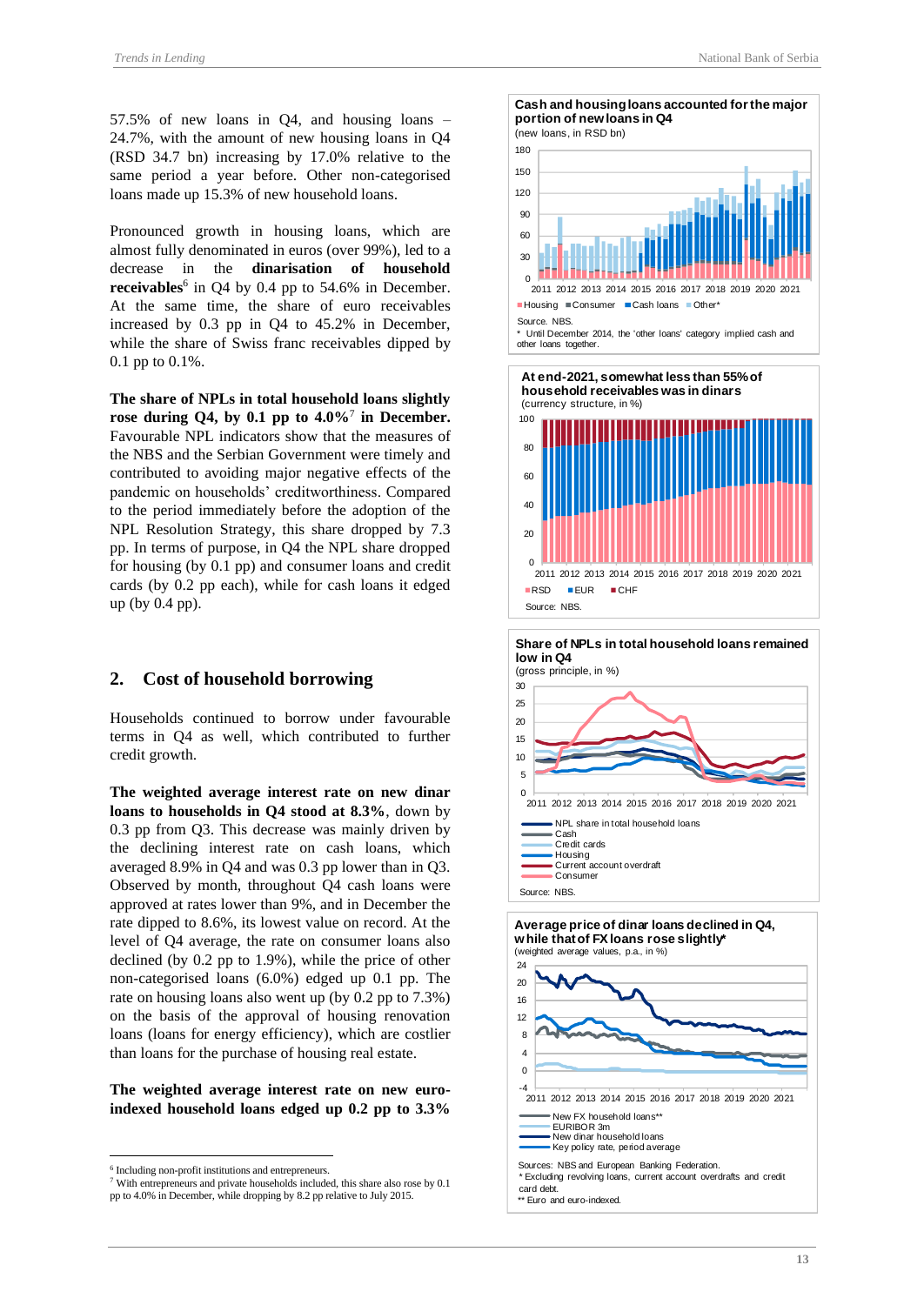**in Q4.** Such growth was driven by an increase in average interest rates on cash loans (by 0.1 pp to 3.2%) and other non-categorised loans (by 0.6 pp to 6.6%). On the other hand, average rates on housing (2.6%) and consumer loans (4.2%) were almost unchanged.

### <span id="page-13-0"></span>**3. Assessment of loan supply and demand – based on the lending survey**

**According to the results of the January Bank Lending Survey of the NBS, banks continued to ease credit standards in Q4, for the third consecutive quarter.** The easing pertained to dinar loans, mostly cash and refinancing loans, and to a lesser extent to consumer loans. This largely came on the back of interbank competition, followed by the rebound in the labour market, favourable prospects in the real estate market, and risk propensity. The same factors should contribute to a further easing of credit standards expected in Q1 2022 as well.

In banks' view, loan price terms were more favourable in Q4 – interest margins and fees and commissions went down, as well as collateral requirements.

In Q4, **household loan demand continued to expand**  and was directed toward dinar cash and refinancing loans, and euro-indexed housing loans. Banks identified real estate purchases as the leading factor driving household loan demand, followed by the refinancing of existing liabilities and developments in the real estate market. **A further rise in demand is expected in Q1 2022 as well**, spurred by rising wages in addition to the above factors.





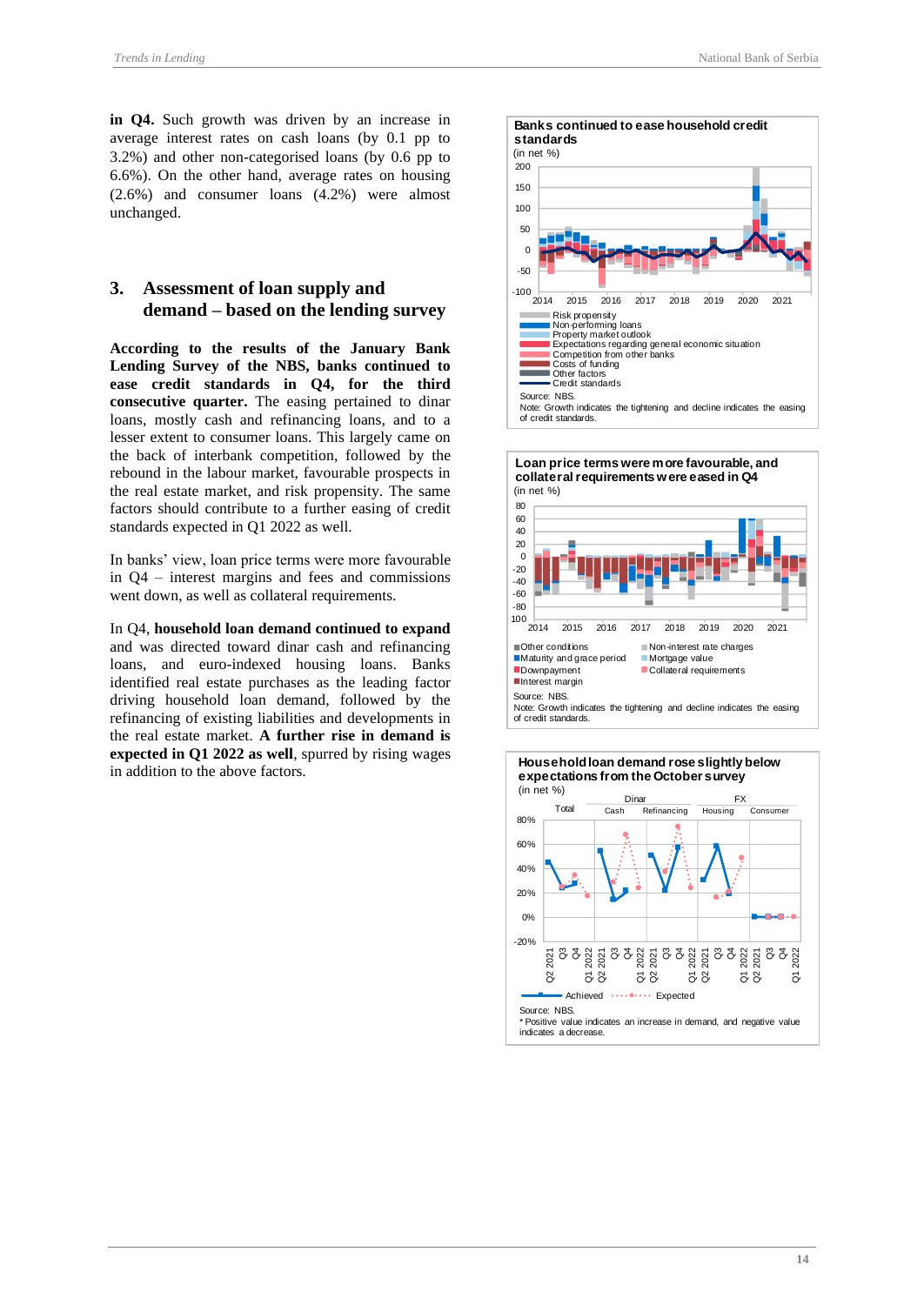## <span id="page-14-0"></span>**III. Regional comparison<sup>8</sup>**

The 9.9% growth in domestic lending in Serbia in 2021 (both in nominal terms and excluding the exchange rate effect) was among the highest in the region. Only Romania (14.6%) and Hungary (12.2%) posted higher growth, while in other countries lending rose between 2.7% (in Croatia) and 9.5% (in Albania). In the majority of countries in the region, lending growth in 2021 was higher than in 2020.

The significant increase in economic activity in 2021 was the reason why the share of lending in GDP was lower than in 2020 in the majority of countries. In Serbia, this share stood at 46.3% at end-2021, which is slightly lower than the regional average. The share of domestic loans in GDP in the region ranged from 28% (in Romania) to slightly below 56% (in Montenegro). $9$ 

The results of the **EIB CESEE Bank Lending survey – autumn edition**, <sup>10</sup> covering the period between April and September 2021, indicate that the rise in loan demand in Serbia both in this and the previous reporting period (October 2020 – March 2021), was in line with the regional average. Demand is expected to continue up in line with the region's average in the coming period as well. On the other hand, estimates have been brought forward that credit standards in Serbia were tightened in the last reporting period. As for the period ahead, no change in standards is expected which, on average, is an expectation for the region as well. Thanks to an increase in corporate and household deposits and funds from international financial institutions, access to sources of funding was facilitated in the prior period, similarly as in the region.

**Corporate lending contributed more to lending growth in 2021 in the majority of countries of the** 





<sup>8</sup> According to NBS calculations, based on data from websites of central banks and Eurostat.

<sup>9</sup> The shares of loans in GDP for Montenegro, Bosnia and Herzegovina and

Albania were estimated based on GDP data as at Q3 2021.

<sup>10</sup> https://www.eib.org/en/publications/cesee-bls-2021-h2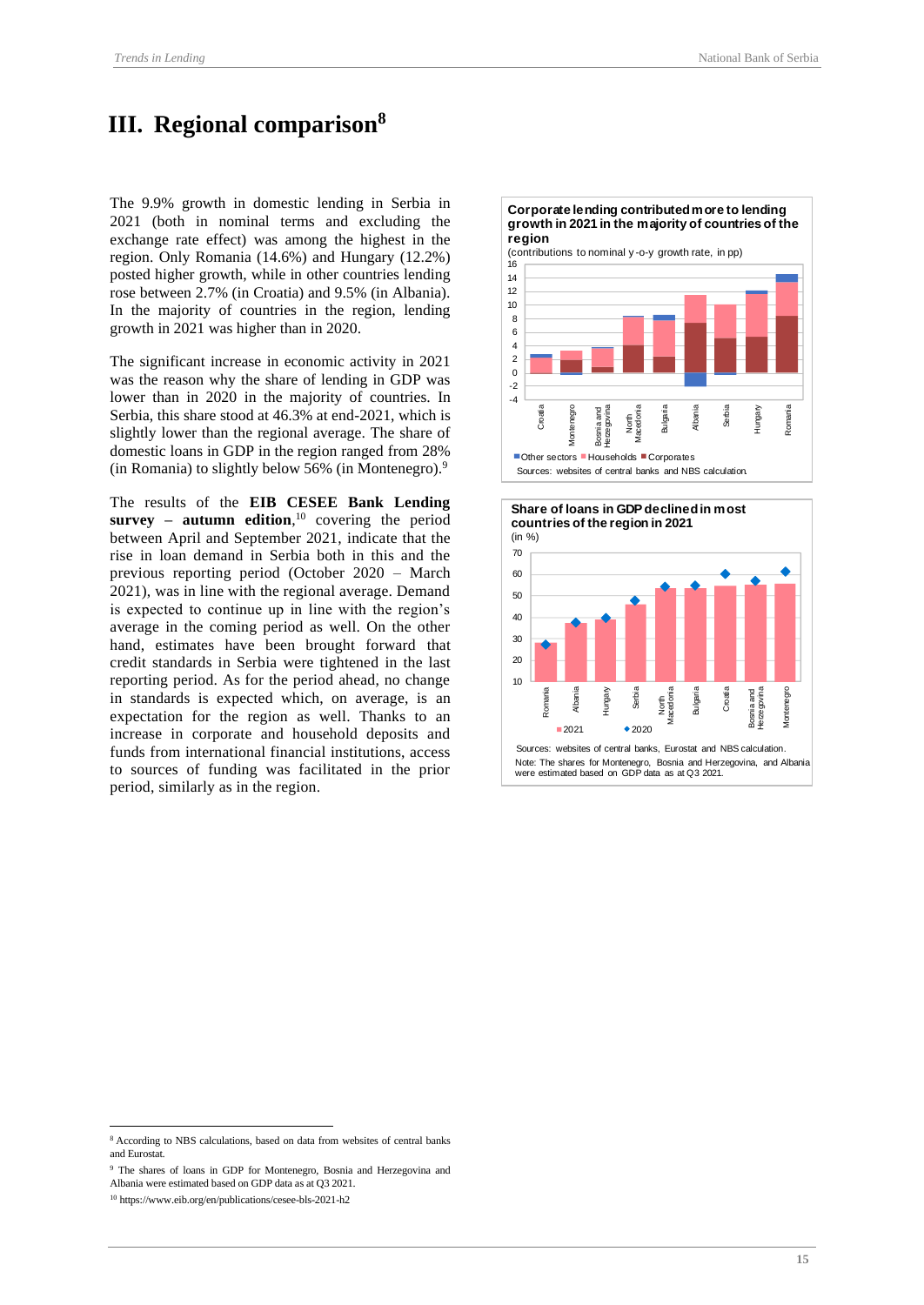# **Serbian Government and NBS measures to support lending in conditions of COVID-19 pandemic**

|                                                                                                                                                                                                                                                                                                                                                                                                                                                                                                       | 2020                                                  |     |                                  |  |                                                                                                                                                                                                                                                                                   |                                                                                                                                                                                                                                                                                                                                            |      |      |                                  | 2021                                                                                                                |                                                                                                                                                                                                                                                                                                                                                                                                                                                                                                                                                                                  |  |
|-------------------------------------------------------------------------------------------------------------------------------------------------------------------------------------------------------------------------------------------------------------------------------------------------------------------------------------------------------------------------------------------------------------------------------------------------------------------------------------------------------|-------------------------------------------------------|-----|----------------------------------|--|-----------------------------------------------------------------------------------------------------------------------------------------------------------------------------------------------------------------------------------------------------------------------------------|--------------------------------------------------------------------------------------------------------------------------------------------------------------------------------------------------------------------------------------------------------------------------------------------------------------------------------------------|------|------|----------------------------------|---------------------------------------------------------------------------------------------------------------------|----------------------------------------------------------------------------------------------------------------------------------------------------------------------------------------------------------------------------------------------------------------------------------------------------------------------------------------------------------------------------------------------------------------------------------------------------------------------------------------------------------------------------------------------------------------------------------|--|
| March                                                                                                                                                                                                                                                                                                                                                                                                                                                                                                 | April                                                 | May | June                             |  | July August                                                                                                                                                                                                                                                                       | Sep.                                                                                                                                                                                                                                                                                                                                       | Oct. | Nov. | December                         | January - March                                                                                                     | April - December                                                                                                                                                                                                                                                                                                                                                                                                                                                                                                                                                                 |  |
|                                                                                                                                                                                                                                                                                                                                                                                                                                                                                                       | <b>Monetary policy measures</b>                       |     |                                  |  |                                                                                                                                                                                                                                                                                   |                                                                                                                                                                                                                                                                                                                                            |      |      |                                  |                                                                                                                     |                                                                                                                                                                                                                                                                                                                                                                                                                                                                                                                                                                                  |  |
| Key policy rate                                                                                                                                                                                                                                                                                                                                                                                                                                                                                       |                                                       |     |                                  |  |                                                                                                                                                                                                                                                                                   |                                                                                                                                                                                                                                                                                                                                            |      |      |                                  |                                                                                                                     |                                                                                                                                                                                                                                                                                                                                                                                                                                                                                                                                                                                  |  |
| Cut by<br>$0.5$ pp, to<br>1.75%                                                                                                                                                                                                                                                                                                                                                                                                                                                                       | Cut by<br>$0.25$ pp, to<br>1.5%                       |     | Cut by<br>$0.25$ pp, to<br>1.25% |  |                                                                                                                                                                                                                                                                                   |                                                                                                                                                                                                                                                                                                                                            |      |      | Cut by<br>$0.25$ pp, to<br>1.00% |                                                                                                                     |                                                                                                                                                                                                                                                                                                                                                                                                                                                                                                                                                                                  |  |
|                                                                                                                                                                                                                                                                                                                                                                                                                                                                                                       | More favourable conditions for Guarantee Scheme loans |     |                                  |  |                                                                                                                                                                                                                                                                                   |                                                                                                                                                                                                                                                                                                                                            |      |      |                                  |                                                                                                                     |                                                                                                                                                                                                                                                                                                                                                                                                                                                                                                                                                                                  |  |
|                                                                                                                                                                                                                                                                                                                                                                                                                                                                                                       |                                                       |     |                                  |  |                                                                                                                                                                                                                                                                                   | Stimulated approval of dinar loans under the Guarantee Scheme at lower interest rates - a reduction of at least 50 bp below the maximum rates<br>stipulated by Laws on the first and the second Guarantee Schemes is compensated by the NBS through a 50 bp higher then standard remuneration rate<br>on allocated dinar required reserves |      |      |                                  |                                                                                                                     |                                                                                                                                                                                                                                                                                                                                                                                                                                                                                                                                                                                  |  |
|                                                                                                                                                                                                                                                                                                                                                                                                                                                                                                       | <b>Additional NBS measures</b>                        |     |                                  |  |                                                                                                                                                                                                                                                                                   |                                                                                                                                                                                                                                                                                                                                            |      |      |                                  |                                                                                                                     |                                                                                                                                                                                                                                                                                                                                                                                                                                                                                                                                                                                  |  |
| <b>Moratorium</b>                                                                                                                                                                                                                                                                                                                                                                                                                                                                                     |                                                       |     |                                  |  |                                                                                                                                                                                                                                                                                   |                                                                                                                                                                                                                                                                                                                                            |      |      |                                  |                                                                                                                     |                                                                                                                                                                                                                                                                                                                                                                                                                                                                                                                                                                                  |  |
|                                                                                                                                                                                                                                                                                                                                                                                                                                                                                                       | Moratorium on debt payments                           |     |                                  |  | Moratorium on debt payments for debtors unable to settle their liabilities due to the pandemic, with the<br>Moratorium on debt<br>extension of the repayment period so that the debtor's monthly liabilities are not higher than before the<br>payments<br>approval of facilities |                                                                                                                                                                                                                                                                                                                                            |      |      |                                  |                                                                                                                     |                                                                                                                                                                                                                                                                                                                                                                                                                                                                                                                                                                                  |  |
| <b>Housing loans</b>                                                                                                                                                                                                                                                                                                                                                                                                                                                                                  |                                                       |     |                                  |  |                                                                                                                                                                                                                                                                                   |                                                                                                                                                                                                                                                                                                                                            |      |      |                                  |                                                                                                                     |                                                                                                                                                                                                                                                                                                                                                                                                                                                                                                                                                                                  |  |
|                                                                                                                                                                                                                                                                                                                                                                                                                                                                                                       |                                                       |     |                                  |  |                                                                                                                                                                                                                                                                                   |                                                                                                                                                                                                                                                                                                                                            |      |      |                                  | Reduction of mandatory downpayment for first-time home buyers from 20% to 10%                                       |                                                                                                                                                                                                                                                                                                                                                                                                                                                                                                                                                                                  |  |
|                                                                                                                                                                                                                                                                                                                                                                                                                                                                                                       |                                                       |     |                                  |  |                                                                                                                                                                                                                                                                                   |                                                                                                                                                                                                                                                                                                                                            |      |      |                                  | Reduction of the minimum degree of completion of a building eligible for financing via bank housing loans           |                                                                                                                                                                                                                                                                                                                                                                                                                                                                                                                                                                                  |  |
|                                                                                                                                                                                                                                                                                                                                                                                                                                                                                                       |                                                       |     |                                  |  |                                                                                                                                                                                                                                                                                   |                                                                                                                                                                                                                                                                                                                                            |      |      |                                  | Extension of repayment term for housing loans by up to five years                                                   |                                                                                                                                                                                                                                                                                                                                                                                                                                                                                                                                                                                  |  |
| <b>Other loans</b>                                                                                                                                                                                                                                                                                                                                                                                                                                                                                    |                                                       |     |                                  |  |                                                                                                                                                                                                                                                                                   |                                                                                                                                                                                                                                                                                                                                            |      |      |                                  |                                                                                                                     |                                                                                                                                                                                                                                                                                                                                                                                                                                                                                                                                                                                  |  |
|                                                                                                                                                                                                                                                                                                                                                                                                                                                                                                       |                                                       |     |                                  |  |                                                                                                                                                                                                                                                                                   |                                                                                                                                                                                                                                                                                                                                            |      |      |                                  | Extension of repayment term and refinancing of consumer, cash and other loans (except housing) by up to eight years |                                                                                                                                                                                                                                                                                                                                                                                                                                                                                                                                                                                  |  |
|                                                                                                                                                                                                                                                                                                                                                                                                                                                                                                       |                                                       |     |                                  |  |                                                                                                                                                                                                                                                                                   |                                                                                                                                                                                                                                                                                                                                            |      |      |                                  |                                                                                                                     | Until end-2021 banks allowed to extend household dinar loans (up to 90,000 dinars) of maximum two-year maturity only based on signed                                                                                                                                                                                                                                                                                                                                                                                                                                             |  |
|                                                                                                                                                                                                                                                                                                                                                                                                                                                                                                       |                                                       |     |                                  |  | statement on employment/pension                                                                                                                                                                                                                                                   |                                                                                                                                                                                                                                                                                                                                            |      |      |                                  |                                                                                                                     |                                                                                                                                                                                                                                                                                                                                                                                                                                                                                                                                                                                  |  |
|                                                                                                                                                                                                                                                                                                                                                                                                                                                                                                       | Serbian Government measures                           |     |                                  |  |                                                                                                                                                                                                                                                                                   |                                                                                                                                                                                                                                                                                                                                            |      |      |                                  |                                                                                                                     |                                                                                                                                                                                                                                                                                                                                                                                                                                                                                                                                                                                  |  |
| <b>Guarantee Schemes</b>                                                                                                                                                                                                                                                                                                                                                                                                                                                                              |                                                       |     |                                  |  |                                                                                                                                                                                                                                                                                   |                                                                                                                                                                                                                                                                                                                                            |      |      |                                  |                                                                                                                     |                                                                                                                                                                                                                                                                                                                                                                                                                                                                                                                                                                                  |  |
| With Government guarantees, commercial banks may approve to micro, small and medium-sized enterprises and entrepreneurs a total of EUR 2.5 bn in loans for liquidity and the procurement of<br>working capital which should be put into use by end-July 2022.<br>Loans may be approved in dinars at the maximum interest rate of 1M BELIBOR + 2.5 pp or in euros, at the maximum interest rate of 3M EURIBOR + 3.0 pp. Maximum loan maturity is 36 months,<br>including a grace period of 9-12 months |                                                       |     |                                  |  |                                                                                                                                                                                                                                                                                   |                                                                                                                                                                                                                                                                                                                                            |      |      |                                  |                                                                                                                     |                                                                                                                                                                                                                                                                                                                                                                                                                                                                                                                                                                                  |  |
|                                                                                                                                                                                                                                                                                                                                                                                                                                                                                                       |                                                       |     |                                  |  |                                                                                                                                                                                                                                                                                   |                                                                                                                                                                                                                                                                                                                                            |      |      |                                  |                                                                                                                     | Loans intended for enterprises from<br>vulnerable sectors (transport, catering, travel<br>agencies and hotels in towns) and enterprises<br>which recorded a fall in business revenue of<br>over 20% during 2020. A total of EUR 500 mn<br>may be approved in liquidity and working<br>capital loans through July 2022.<br>Loans may be approved in dinars at the<br>maximum interest rate of 1M/3M BELIBOR +<br>2.75 pp or in euros, at the maximum interest<br>rate of 3M EURIBOR + 4.0 pp. Maximum<br>loan maturity is 60 months, including a grace<br>period of 18-24 months. |  |